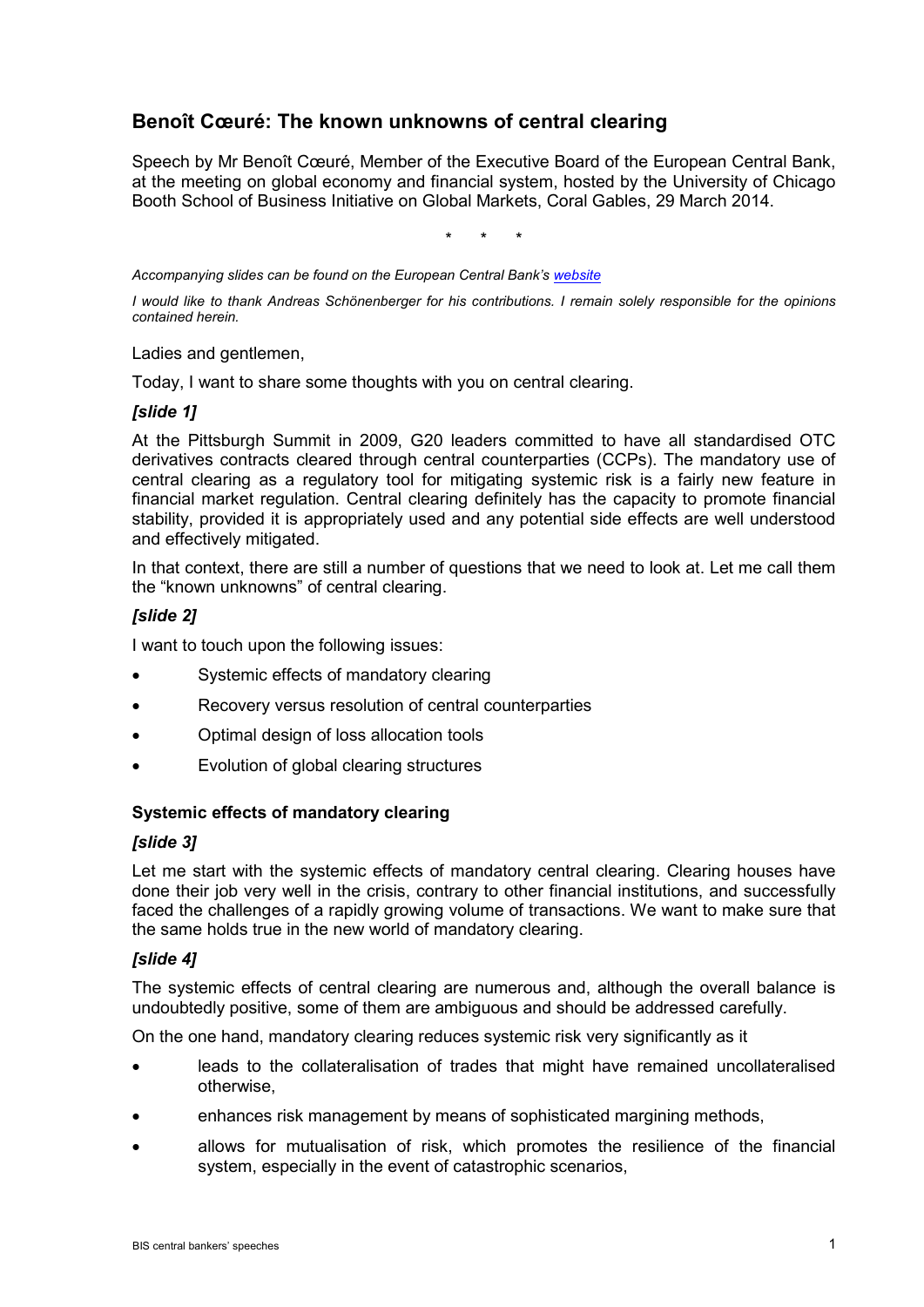- offers multilateral netting so that less collateral is needed to manage risks, and
- facilitates risk management as it helps to overcome information asymmetries that participants in non-centrally cleared markets face.

On the other hand, some consequences of central clearing may increase systemic risk:

- as a result of growing risk concentration in CCPs and in a limited number of large global dealers, which act as general clearing members as a gateway for other financial institutions to CCPs,
- as a consequence of mutualisation, risks may spread among participants and markets more widely and the distribution of losses is more difficult to predict,
- in order to avoid mandatory clearing, we might see migration of risk outside of the regulated universe through the artificial creation of bespoke (and hence risky) products that are not suitable for central clearing.

Moreover, the systemic effect of clearing depends on whether risk is redistributed to those who are more able to deal with it, which is difficult to determine. Finally, the overall systemic effect depends on the incentives for risk-taking and central clearing that accompany risk redistribution.

#### *[slide 5]*

To promote central clearing and avoid regulatory arbitrage, a number of reforms have been adopted including: (i) mandatory clearing, (ii) margin requirements for non-centrally cleared trades, and (iii) higher capital requirements for non-centrally cleared trades. This highlights the crucial complementarity between the regulation of banks and the regulation of financial market infrastructures (FMIs), with the overall objective that regulation reduces overall risk, and does not shift it around the financial system. Cooperation between the Committee on Payments and Settlement Systems and the International Organisation of Securities Commissions (CPSS-IOSCO) on the one hand, and the Basel Committee on Banking Supervision (BCBS) on the other hand, is key in this respect.

A macroeconomic impact assessment led by the BIS focused on the effects of these reforms and found net benefits of 0.12% of GDP per year. These are estimates of the long-run consequences of the reforms and are expected to apply once those reforms have been fully implemented and produced their full economic effects.

However, central clearing also involves risk redistribution and potentially the creation of new risks. The overall impact is therefore less certain: there are significant benefits which need to be balanced against potential new risks and uncertain risk redistribution effects.

Ultimately, it seems to me that the success of central clearing as a tool for promoting financial stability critically depends on two factors: (i) the ability of CCPs to handle the risks they are concentrating and thus the design of their corporate governance, risk management and recovery frameworks and (ii) the ability of the official sector to address effectively any unintended side effects and "new" risks that may result from the push towards more central clearing.

#### **Recovery versus resolution of CCPs**

#### *[slide 6]*

A second issue that I should like to highlight today concerns the relationship between recovery and resolution of CCPs. As central clearing involves risk concentration in what we may see as "super systemically relevant" institutions, it is crucial that such institutions can recover from severe shocks or be resolved if necessary.

Now there are several questions that are typically raised in this context: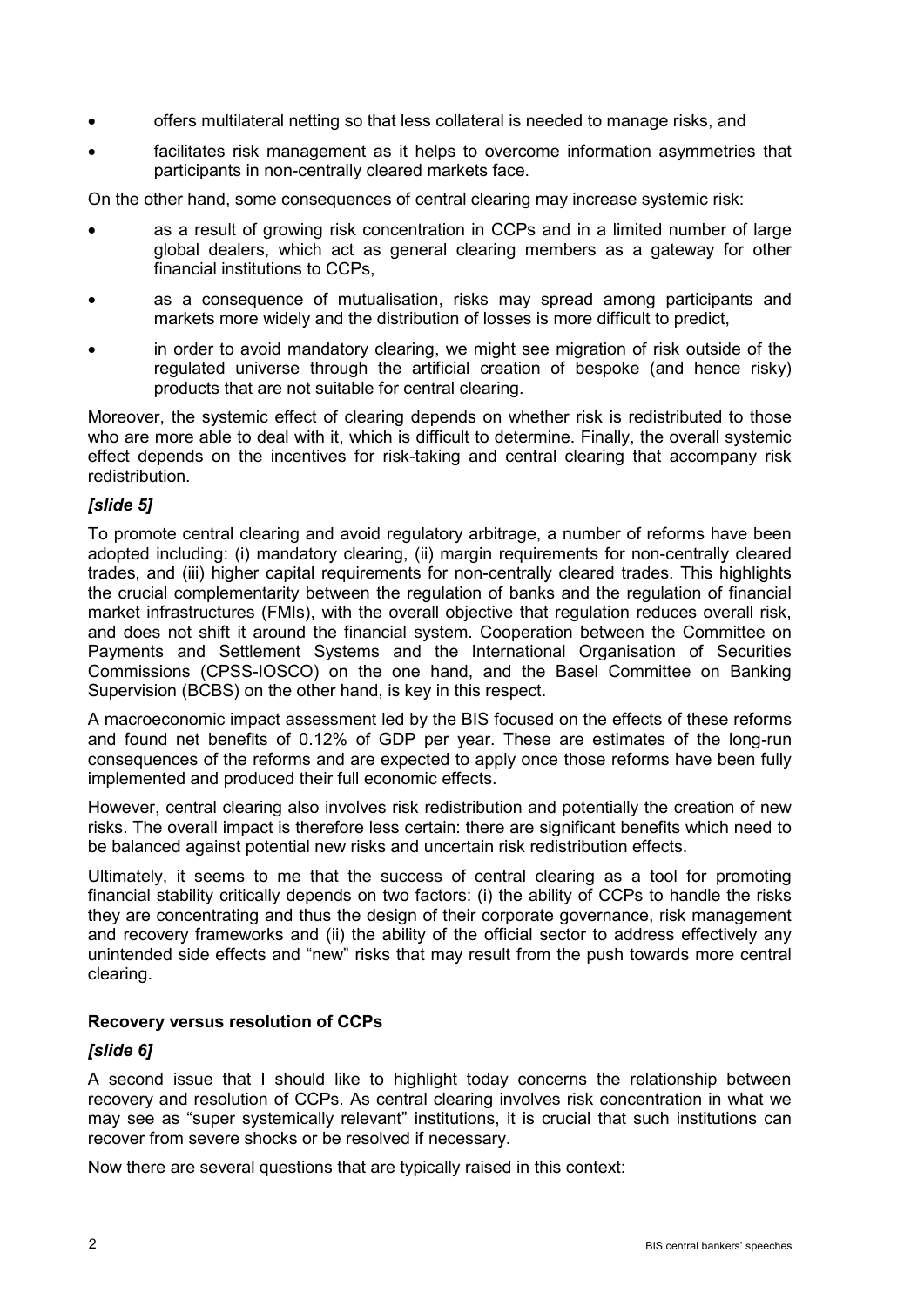- At what point in time does a CCP need to be resolved because it cannot recover?
- Given that CCPs provide critical services and are required to cover *any* losses or liquidity shortfalls that may arise, is resolution of a CCP a realistic concept at all? Is it ever needed or appropriate?
- What makes CCPs different from other financial institutions? Do these differences require different rules for their recovery and resolution?

## *[slide 7]*

The CPSS-IOSCO Principles for financial market infrastructures (PFMIs) require CCPs to have a plan for allocating any losses and liquidity shortfalls that the regular "waterfall" – that is, a sequence of prefunded financial resources – does not cover. Alternatively, the respective CCP might have to be resolved. The CPSS-IOSCO and the Financial Stability Board (FSB) will provide guidance on the recovery and resolution of CCPs by mid-20[1](#page-2-0)4. The question is: should resolution only be performed if and when recovery has failed? Or could there be circumstances in which the resolution of a CCP is preferable to its recovery, even if recovery was still feasible?

Let me first explore some features that make financial market infrastructures different from other financial institutions:

- Service continuation ("critical services") is more important in the case of FMIs. They are utilities at the heart of the financial system. Their smooth operation is essential for all other types of financial service.
- In most cases, there are only a few, if any, substitutes or alternative providers.
- Unlike banks, FMIs have *ex ante* loss allocation rules that they can draw on for the purpose of recovery.
- Not all FMIs are exposed to credit risk (but they are still systemically important).
- The size and composition of their balance sheets (e.g. rarely subordinated debt instruments) is different, which makes *bail-in* as a recovery or resolution tool difficult.
- To the extent that the use of a CCP is mandatory, it is absolutely essential that the relevant clearing services are preserved regardless of the circumstances.

In conclusion, the recovery of CCPs in order to maintain service continuation is much more important for CCPs than for other financial institutions. That's why the PFMIs require CCPs to be able to allocate *any* losses that are not already covered by regular risk management.

## *[slide 8]*

-

So if the recovery of CCPs is so vital, is there any scope for resolution at all? I think there is, for a number of reasons:

First of all, the attempt to recover may simply fail: the *ex-ante* recovery plans may prove inadequate *ex post*. Recovery plans have fortunately not yet been tested, and it remains to be seen how they work in practice.

Most importantly, however, recovery is not an end in itself, but a means to preserve financial stability. Entry into resolution should be possible if the recovery plan has failed to return the FMI to viability or if its implementation would otherwise compromise financial stability, for

<span id="page-2-0"></span><sup>&</sup>lt;sup>1</sup> See Financial Stability Board. "Consultation Document: Application of the Key Attributes of Effective Resolution Regimes to Non-Bank Financial Institutions", 12 August 2013, and CPSS-IOSCO. "Consultative Report: Recovery of Financial Market Infrastructures", 12 August 2013. See also P. Tucker. "Central counterparties in evolving capital markets: Safety, recovery and resolution". Banque de France Financial Stability Review, No. 17, April 2013.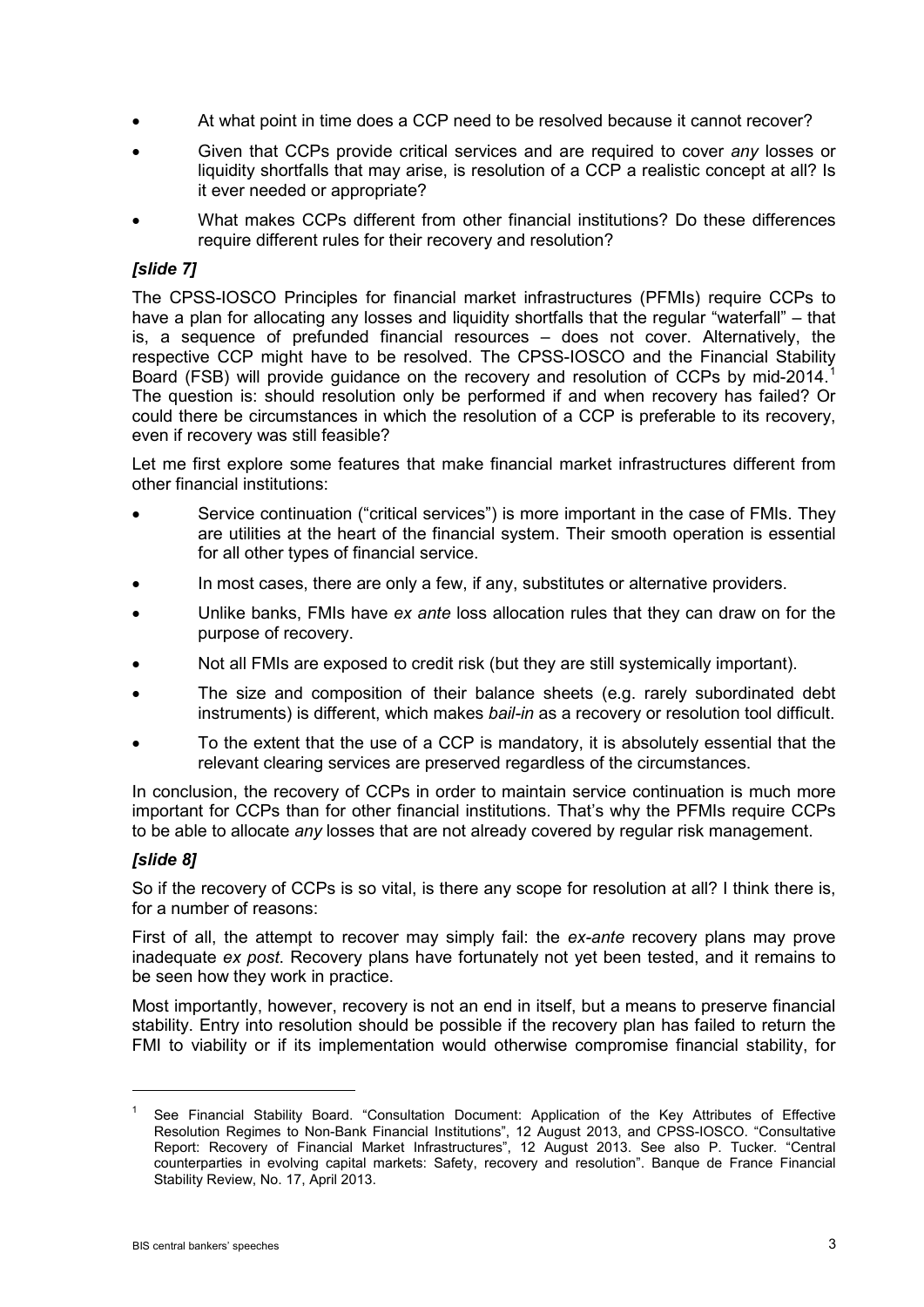example if the application of a particular loss allocation tool turns out to overexpose certain (groups of) participants.

Moreover, resolution may also become necessary if participants do not *want* to use the CCP any longer and prefer to wind it down.

In conclusion, the resolution authorities have the responsibility (and are in a better position than CCPs) to do what is systemically needed in a crisis situation, which may mean in extreme cases that the application of resolution procedures is preferable to the activation of a recovery plan.

Of course, much will depend on authorities doing the right thing at the time of the crisis. This in turn assumes that authorities have enough information at any point in time to "connect the dots" of a complex network of CCPs and global dealers. Hence the critical importance of enforcing the new reporting requirements to trade repositories (TRs), and further to this, of being able to aggregate data collected by TRs across products, institutions, and jurisdictions, and conduct analytical work based on this data.<sup>[2](#page-3-0)</sup>

## **Optimal design of loss allocation tools**

#### *[slide 9]*

Let me now turn to the third known unknown, which is the subject of much debate: what is the optimal design and composition of a CCP's recovery tools?

#### *[slide 10]*

In the field of recovery, we are entering new territory, which is why the authorities have wisely taken a very cautious approach to giving guidance to FMIs on the design of their recovery plans.

Ideally, recovery tools should be comprehensive, effective and controllable; they should create appropriate incentives for risk management and minimise any negative impacts. However, the challenge is that no individual tool can equally meet all of these criteria because of trade-offs, for example:

- Uncapped cash calls are comprehensive, but may create disincentives for central clearing.
- Variation margin haircutting can be comprehensive and effective (as it reduces payouts rather than requiring additional pay-ins), but the loss allocation and hence the systemic effect is uncertain.
- Initial margin haircutting may help achieve comprehensiveness, but increases the potential for contagion risk.

The optimal choice of recovery tools is still evolving and remains a controversial issue. The regulatory approach by CPSS-IOSCO is therefore non-prescriptive and aims to provide guidance that should help FMIs to choose the appropriate (mix of) recovery tools. This approach, however, might need to be adapted over time.

#### **Evolution of global clearing structures**

## *[slide 11]*

Let me now turn to the fourth known unknown, which is the optimal design of the global clearing structure.

-

<span id="page-3-0"></span><sup>2</sup> See Financial Stability Board. "Consultation Paper: Feasibility Study on Approaches to Aggregate OTC Derivatives Data", 4 February 2014.